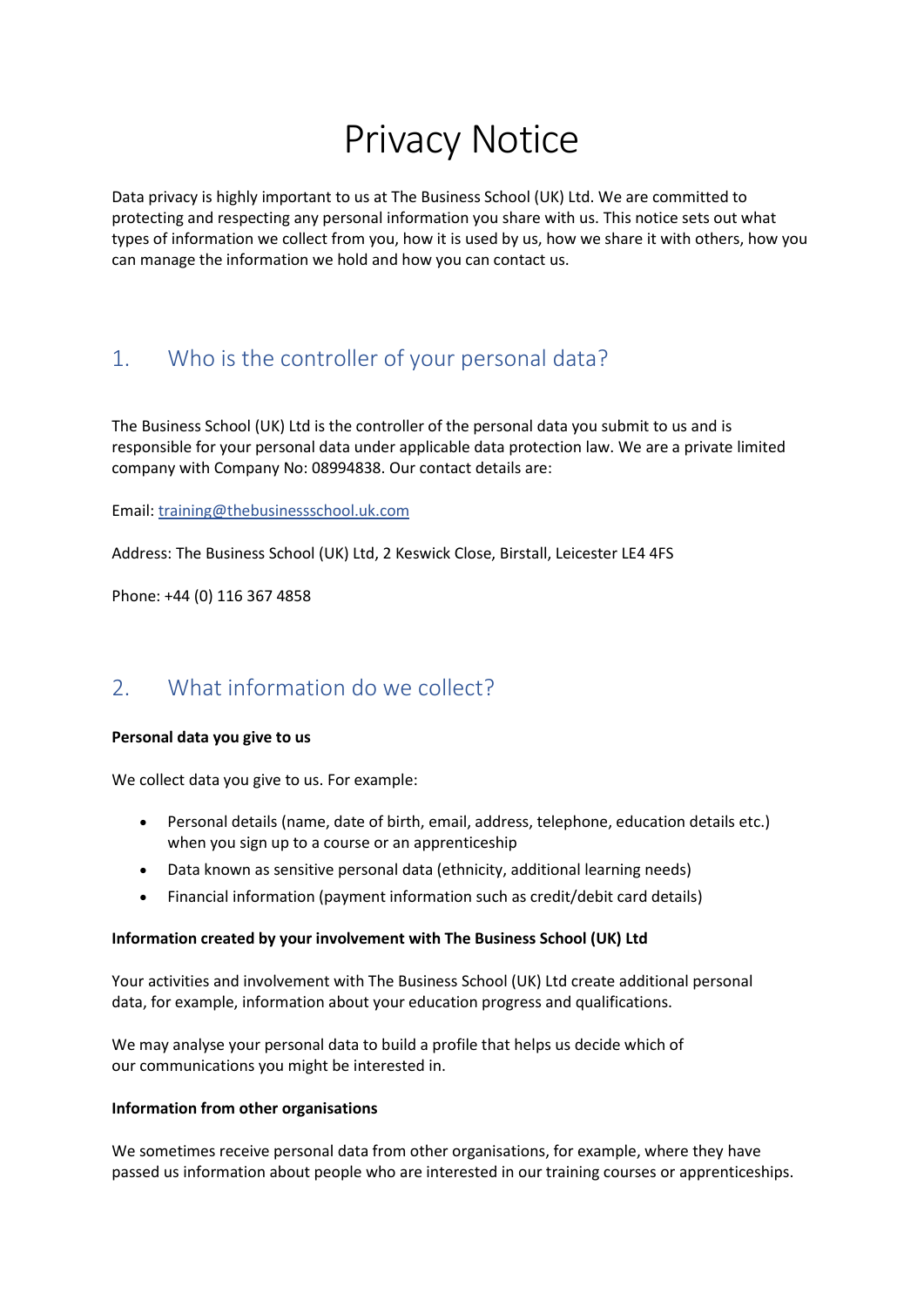We may collect information from social media where you have given us permission to do so, or if you post on one of our social media pages.

We may also use other organisations to help us conduct research and analysis on personal data (and this can result in new personal data being created).

#### **Sensitive personal data**

We may collect or store data known as sensitive personal data (such as information relating to additional learning needs or ethnicity). We will do this where we have been asked to do so by official Government agencies or Awarding Organisations or where the information is needed for the assessment of additional educational support needs.

#### **Accidents or incidents**

If an accident or incident occurs during a face to face training session or involving one of our staff then we'll keep a record of this (which may include personal data).

### 3. How do we use personal information?

We only ever use your personal data with your consent, or where it is necessary:

- To enter into, or perform, a contract with you
- To comply with a legal duty
- To protect your vital interests; this means, for example, keeping you safe from harm
- For our own (or a third party's) lawful interests, provided your rights are not affected

We will only use your information for the purpose or purposes it was collected for.

#### **Administration**

We use personal data for administrative purposes. This includes:

- Receiving payment (e.g. payment card details)
- Maintaining databases of our learners and their educational progress
- Performing our obligations under apprenticeship or training contracts
- Helping us respect your choices and preferences (e.g. if you ask not to receive marketing material, we'll keep a record of this).

#### **Marketing**

We use personal data to communicate with people and to promote The Business School (UK) Ltd. This includes keeping you up to date with our news and offerings.

We ask all our learners and potential learners to "opt-in" to receive information about our products and courses. This means you can choose whether you want to receive these messages.

You can choose to opt out of receiving marketing information or change how we contact you at any time. To do so, please email [training@thebusinessschool.uk.com](mailto:training@thebusinessschool.uk.com)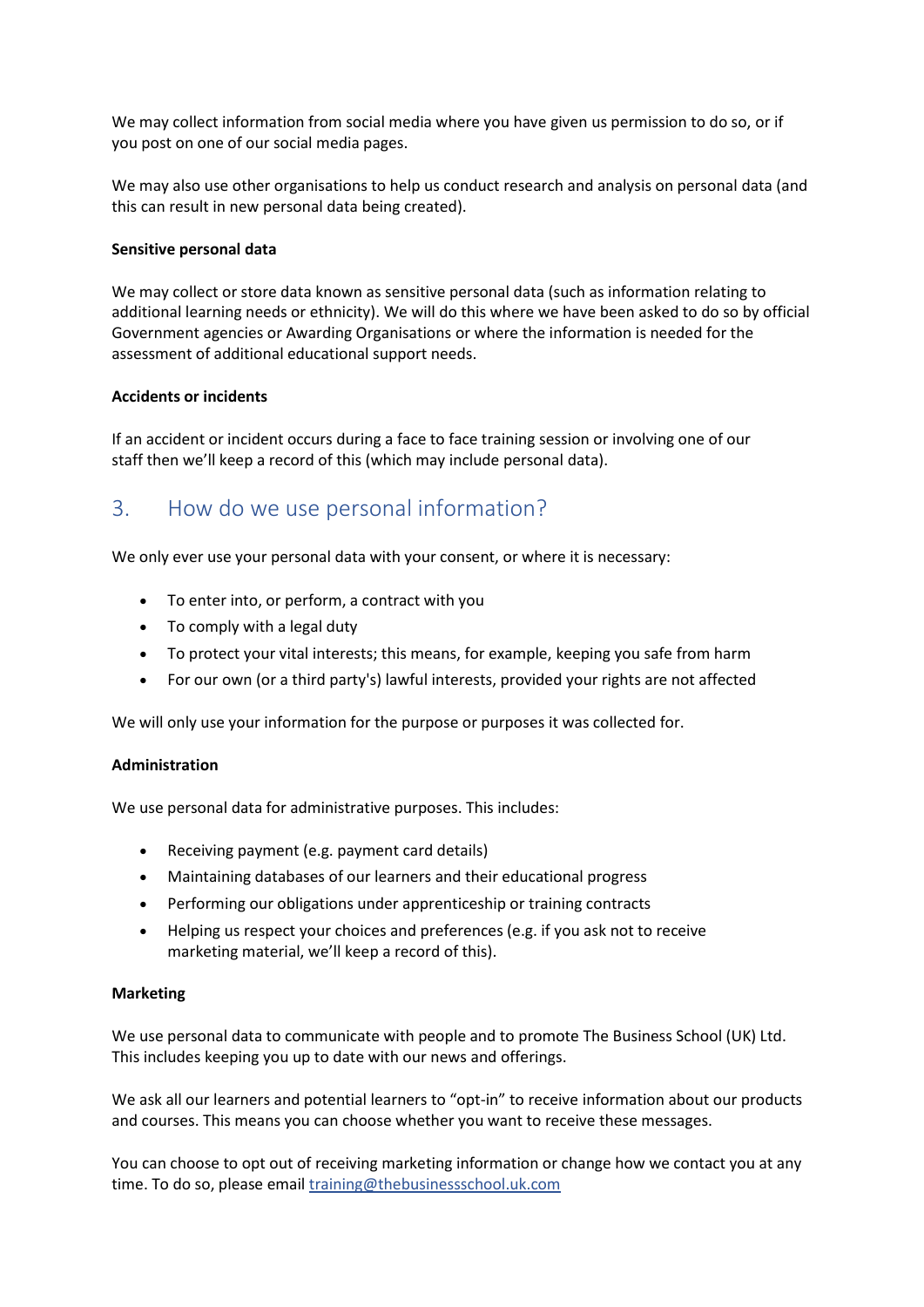#### **Research and Analysis**

We may carry out research and analysis on the data we hold to understand behaviour and responses and identify patterns and trends.

We evaluate, categorise and profile personal data to tailor services and communications we send out (including targeted advertising, providing you opt in to these) and to prevent unwanted material from being sent to you.

#### **Disclosing and sharing data**

We will never sell your personal data. If you have opted in to marketing, we may contact you with information about further opportunities in education.

We may share personal data with other organisations who provide us with services. For example, we may use an IT supplier to process personal data on our behalf. However, these activities will be carried out under contracts which have strict requirements to keep your information confidential and secure.

We also share data with third parties where this is required for your chosen training. For example, if you are working towards a qualification accredited by an Awarding Body, we are required to share your personal data with the accrediting organisation for the purposes of registration and certification. If you sign up for an apprenticeship, we are obliged to share your personal data with the Education and Skills Funding Agency to obtain the relevant funding for your program.

### 4. How do we protect personal data?

We use a variety of physical and technical methods to keep your data safe and to prevent unauthorised access or sharing of your personal information.

Electronic data and databases are stored on secure computer systems and we control who has access to information using both physical and electronic means. Where data transfer to third parties is necessary, data security measures such as encrypted or password protected files are employed.

Our employees receive data protection training and we have a set of detailed data protection procedures that all personnel are required to follow when handling personal data.

#### **Payment security**

All electronic forms that request financial data will use secure web technology to encrypt the data between your web browsers and our computers.

If you use a credit card we will pass your credit card details securely to our payment provider. The Business School (UK) Ltd complies with the payment card industry data security standard (PCI-DSS) published by the PCI Security Standards Council, and will never store card details.

### 5. Where do we store personal data?

The Business School (UK) Ltd's operations are based in the UK and we store our data within the European Economic Area (EEA). However, in operating our virtual learning environment it may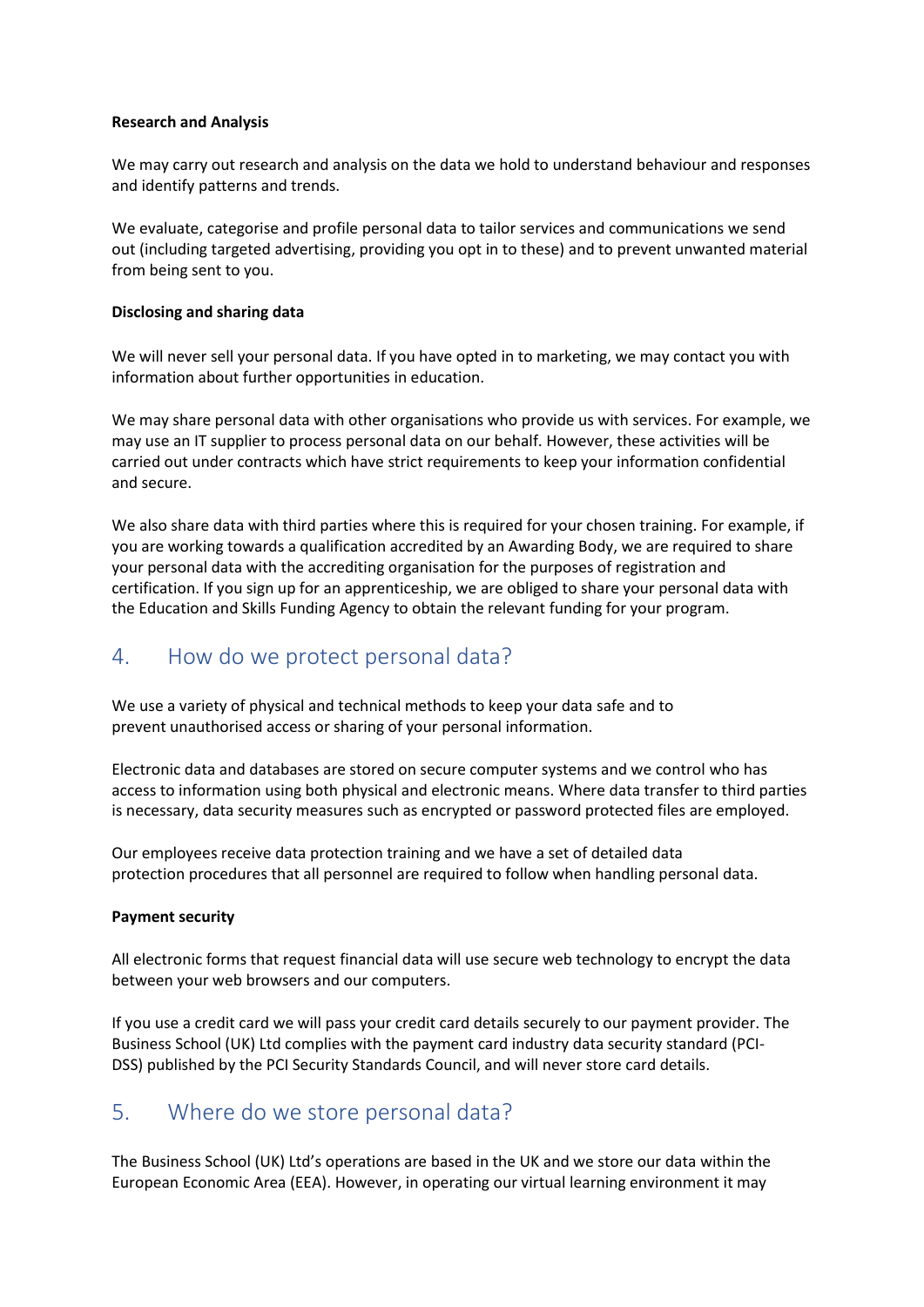become necessary to securely transfer data that we collect from you to locations outside of the EEA for processing and storing. By providing your personal data to us, you agree to this transfer, storing and processing.

## 6. How long do we keep information for?

We will only use and store information for as long as it is needed for the purposes it was collected for. How long we keep information depends on the information and what it's used for. For example, if you are taking one of our accredited qualifications, the Awarding Body requires us to keep any assessment records relating to your qualification for 5 years after you complete the course.

We continually review what information we hold and delete what is no longer required. We never store payment card information.

# 7. How do we ensure that you remain in control of your data?

We want to ensure you remain in control of your personal data and that you understand your legal rights, including:

- The right to ask and be told whether we have your personal data and, if we do, to obtain a copy of the personal data we hold (this is known as a subject access request)
- The right to have your data deleted (though this will not apply where it is necessary for us to continue to use the data to administer your training course or apprenticeship, or where we are obligated to keep records for a certain length of time by third parties such as Awarding Bodies).
- The right to have incorrect data amended
- The right to object to your data being used for marketing purposes or profiling

Please note that there are some exceptions to the rights above and, although we will always try to respond to your satisfaction, there may be situations where we are unable to do so.

If you would like further information on your rights please write to or email us using the details given in section 1.

### 8. Complaints

You can complain to The Business School (UK) Ltd directly by contacting us using the contact details set out in section 1.

If you are not happy with our response, or you believe that your data protection or privacy rights have been infringed, you can complain to the UK Information Commissioner's Office which regulates and enforces data protection law in the UK. Details of how to do this can be found a[t www.ico.org.uk](http://www.ico.org.uk/)

# 9. Cookies and links to other sites

### **Cookies**